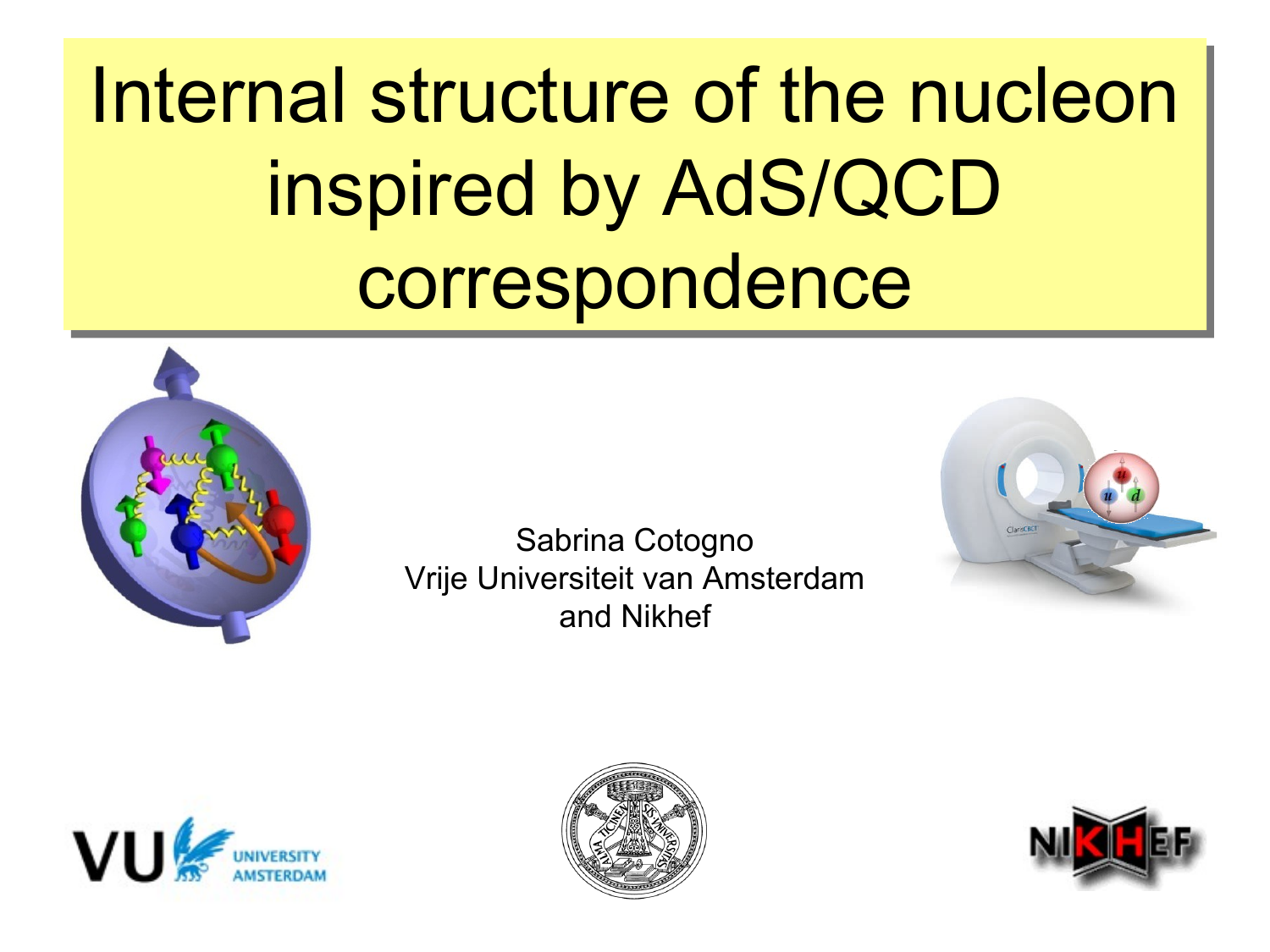### **Summary**

#### **Part I – Ingredients**

Parton Distributions Light-Front Wave Functions (LFWFs) AdS/QCD correspondence



**Part II - Recipe** LFWFs inspired by AdS/QCD

**Part III - Phenomenology**



#### **Conclusions**

Sabrina Cotogno **November 2, 2014** VU Amsterdam/Nikhef

 $\overline{a}$ February 2, 2015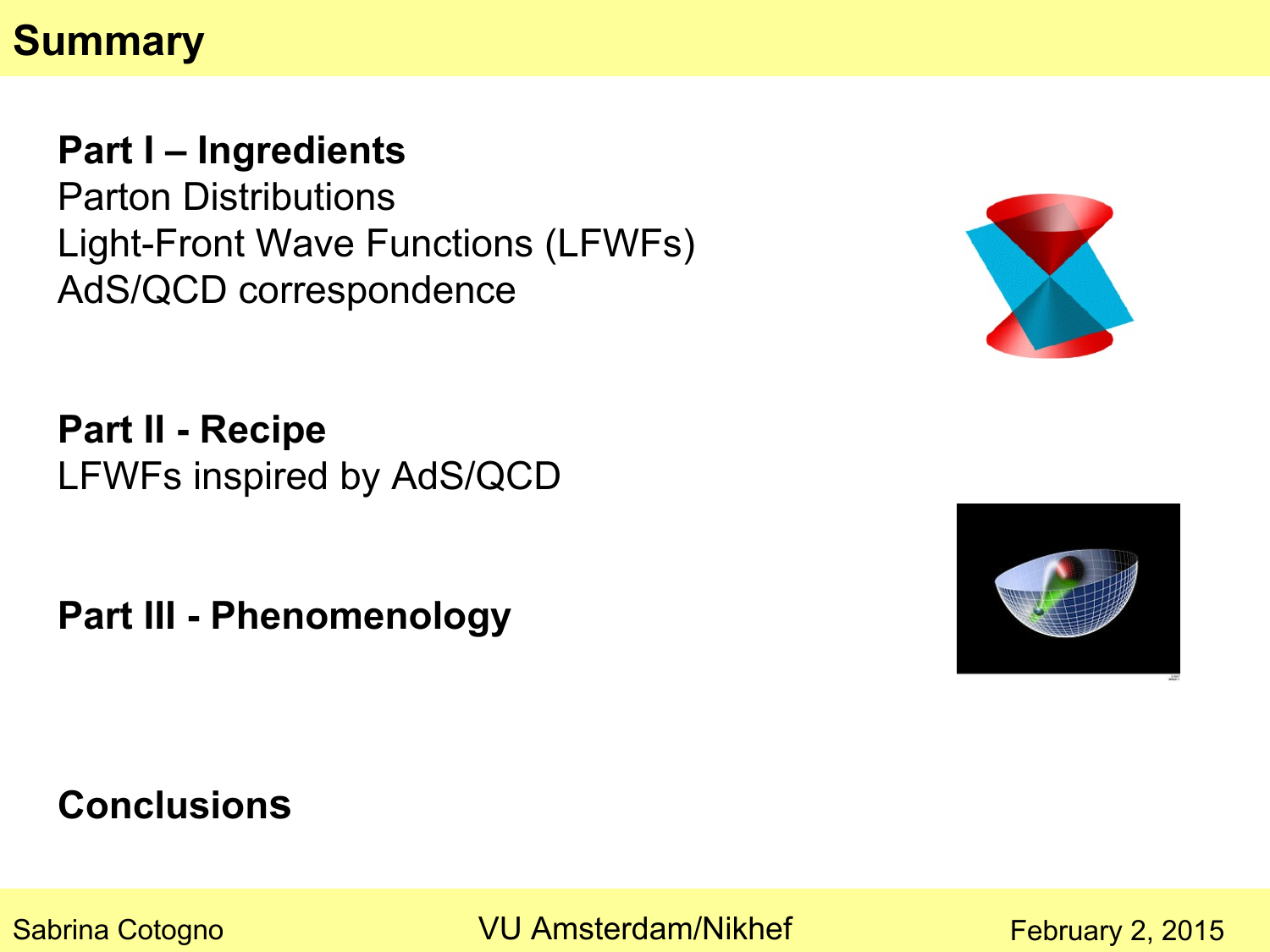# **Part I – Understanding the nucleon structure Theorem 2013**



**How? → High energy processes → Soft nonperturbative part + Hard perturbative part**





#### Sabrina Cotogno **VU Amsterdam/Nikhef**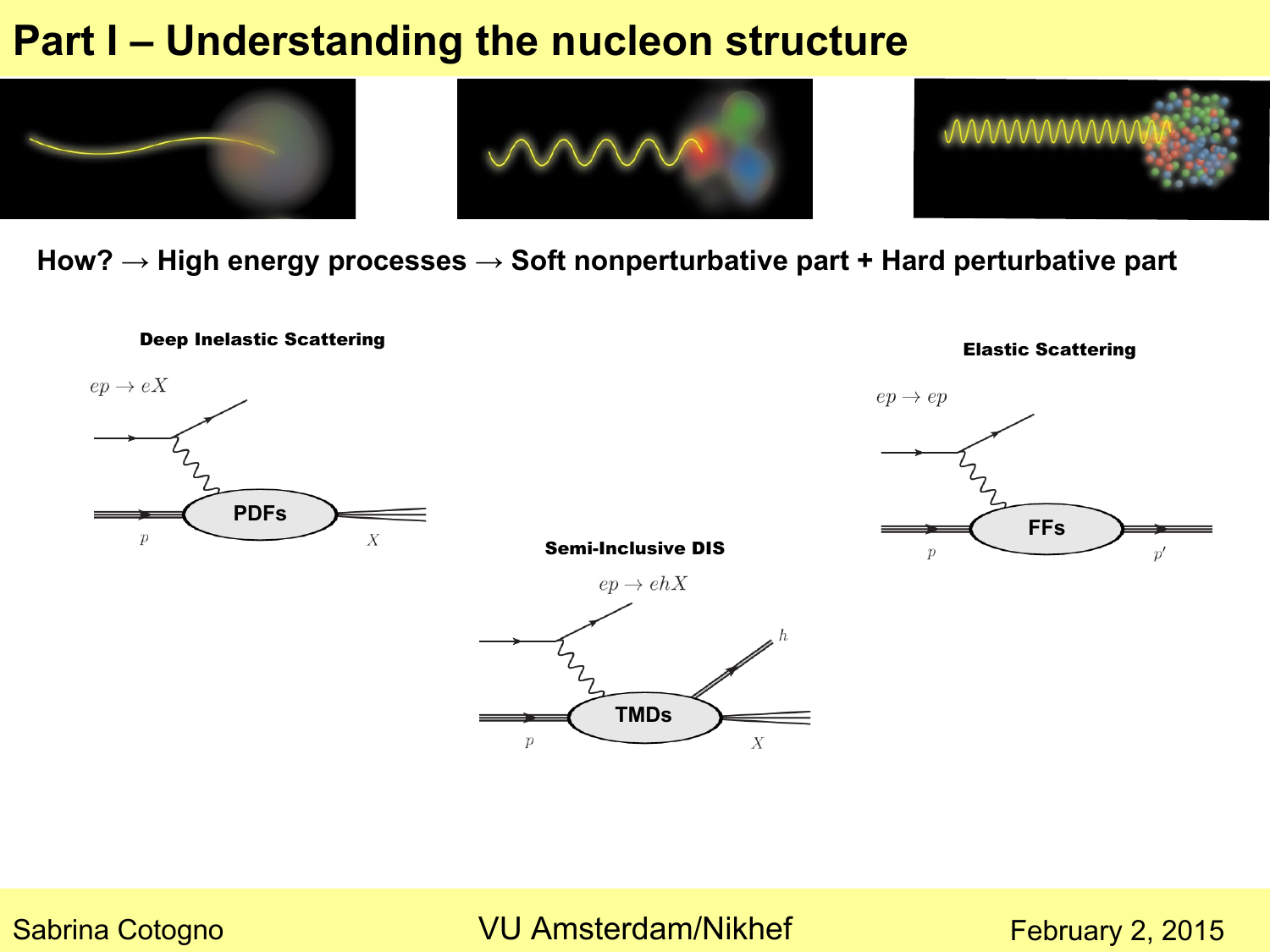# **Part I – Understanding the nucleon structure 7/3333**



**How? → High energy processes → Soft nonperturbative part + Hard perturbative part**



Knowledge of all the parton distributions  $\rightarrow$  Tomography of the proton

Sabrina Cotogno **November 2, 2014** VU Amsterdam/Nikhef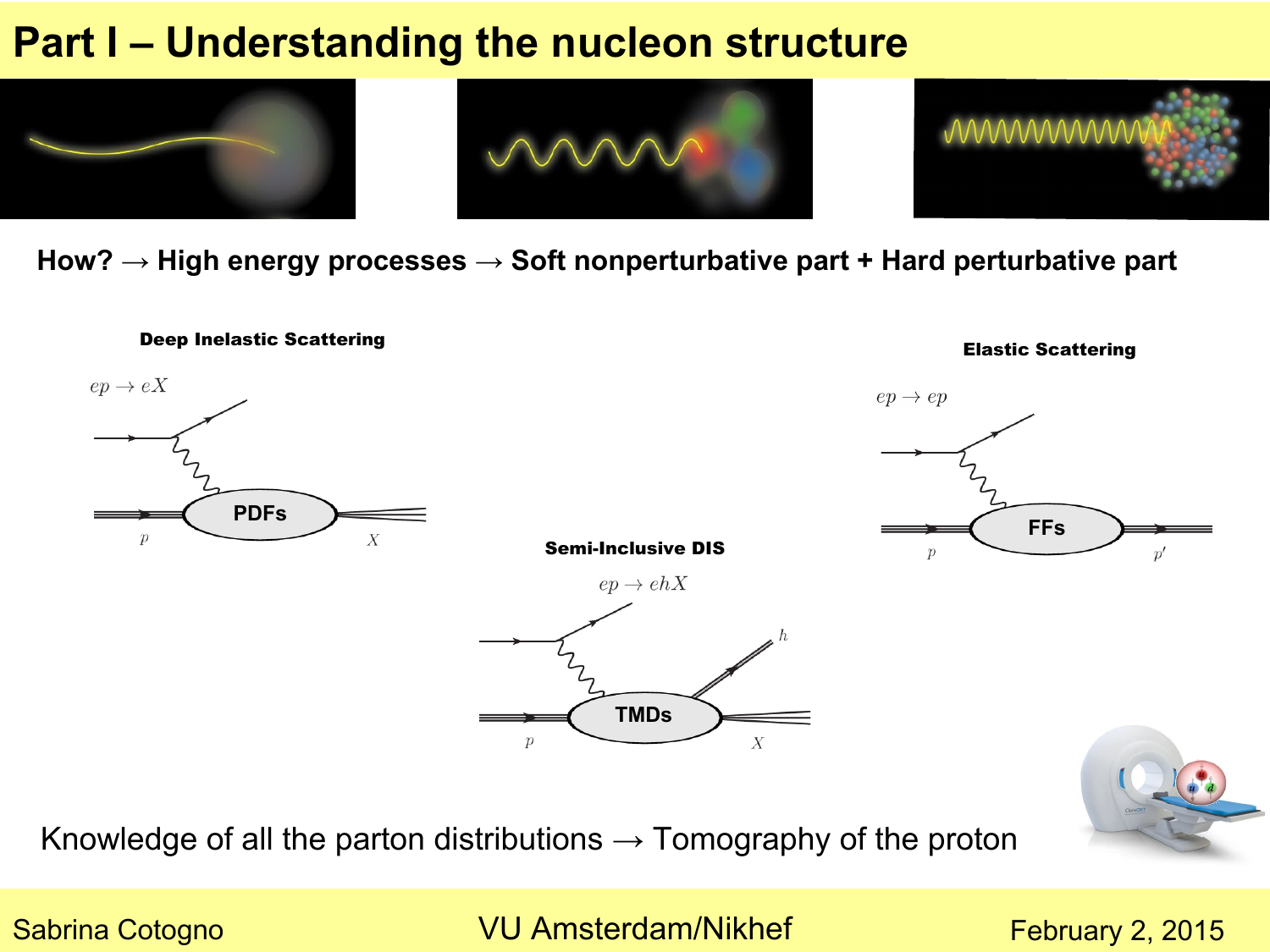### **Part I – Fock-state expansion and Light Front quantization**

Goal: evaluate hadronic matrix elements in which the proton state appears. Fock state expansion of the proton state.



$$
|P,\Lambda\rangle = \sum_{N,\beta} \int \left[\frac{dx}{\sqrt{x}}\right]_N \left[d^2k_{\perp}\right]_N \Psi_{N,\beta}^{\Lambda}(r_1,\cdots,r_N) \left|N,\beta;\tilde{k}_1,\ldots,\tilde{k}_N\right\rangle
$$

Sabrina Cotogno **VU Amsterdam/Nikhef**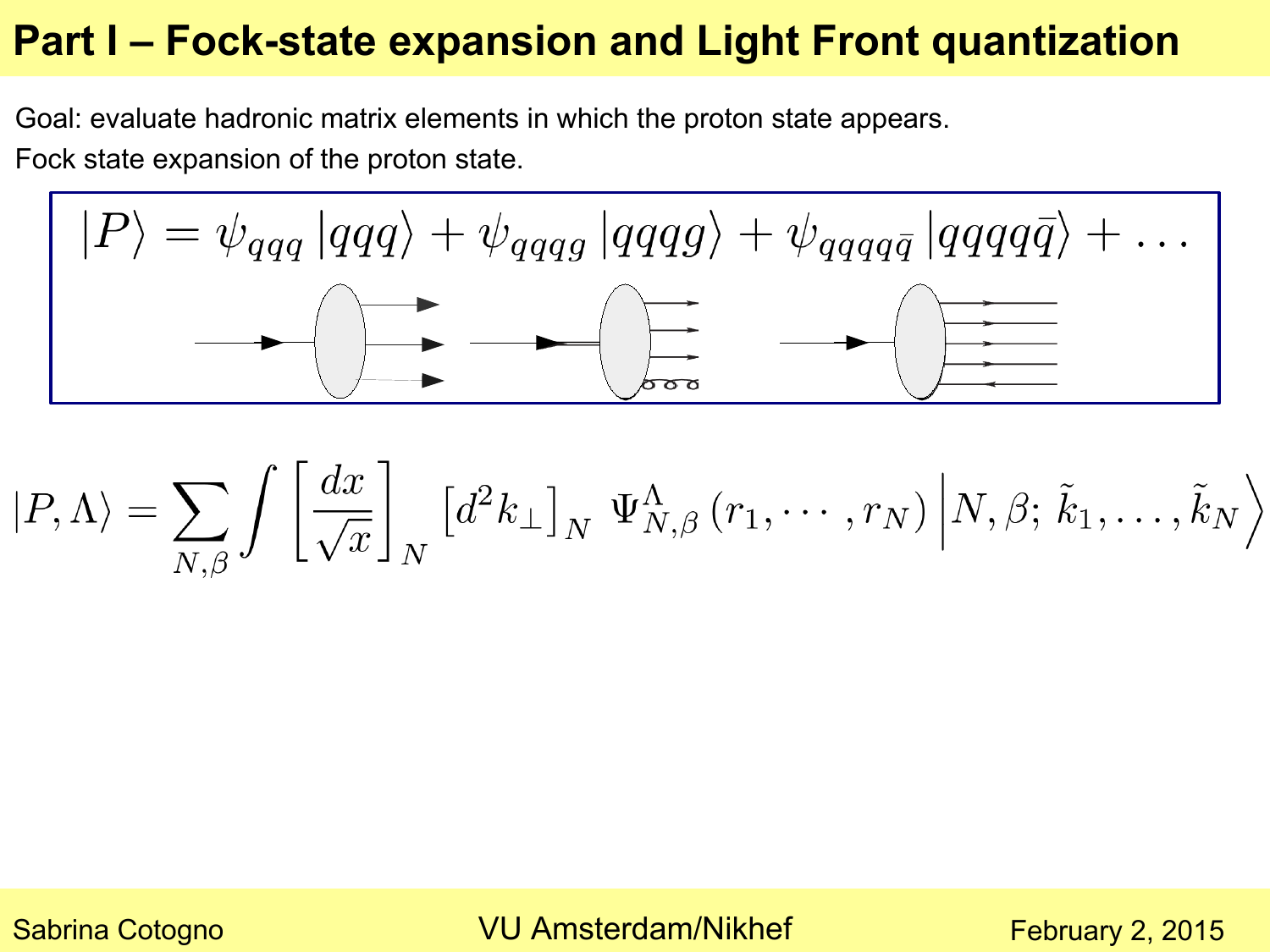### **Part I – Fock-state expansion and Light Front quantization**

Goal: evaluate hadronic matrix elements in which the proton state appears. Fock state expansion of the proton state.

$$
|P\rangle = \psi_{qqq} |qqq\rangle + \psi_{qqqg} |qqqg\rangle + \psi_{qqqq\overline{q}} |qqqq\overline{q}\rangle + \dots
$$

$$
\left|P,\Lambda\right\rangle=\sum_{N,\beta}\int\left[\frac{dx}{\sqrt{x}}\right]_{N}\left[d^{2}k_{\perp}\right]_{N}\Psi_{N,\beta}^{\Lambda}\left(r_{1},\cdots,r_{N}\right)\left|N,\beta;\,\tilde{k}_{1},\ldots,\tilde{k}_{N}\right\rangle
$$

Convenient formalism  $\rightarrow$  Light Cone quantization

$$
x^{+} = \frac{1}{\sqrt{2}} (x^{0} + x^{3}); \ x^{-} = \frac{1}{\sqrt{2}} (x^{0} - x^{3})
$$



Sabrina Cotogno **VU Amsterdam/Nikhef** 

 $\overline{a}$ February 2, 2015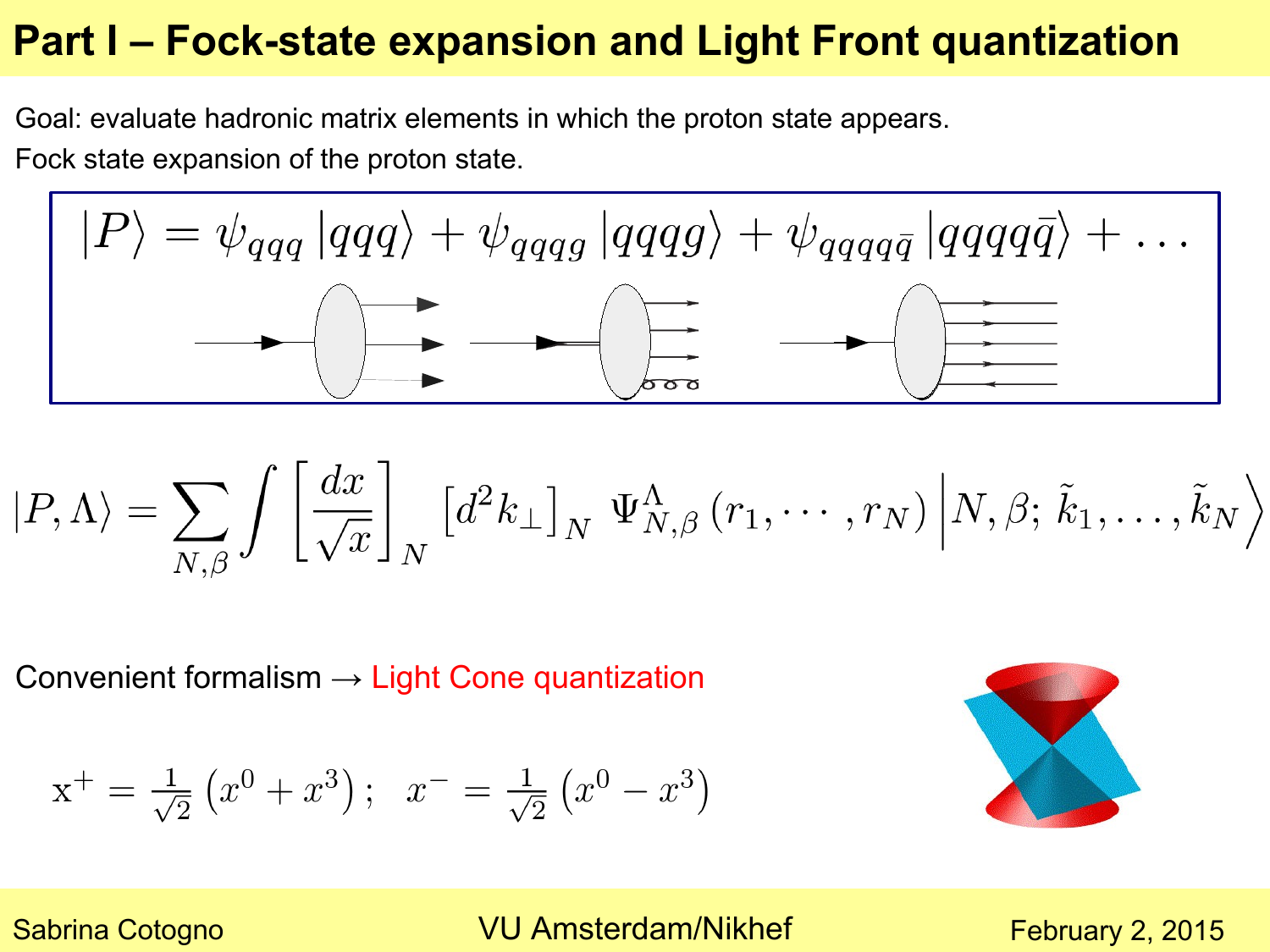### **Part I – LFWFs Overlap representations**

$$
|P,\Lambda\rangle = \sum_{N,\beta} \int \left[\frac{dx}{\sqrt{x}}\right]_N \left[d^2k_{\perp}\right]_N \underbrace{\Psi^{\Lambda}_{N,\beta}(r_1,\cdots,r_N)}_{} \Big| N,\beta;\,\tilde{k}_1,\ldots,\tilde{k}_N \Big\rangle
$$
  
Light-front Wave Functions

 $\psi_N \rightarrow$  Probability amplitude to find the N-th state inside the proton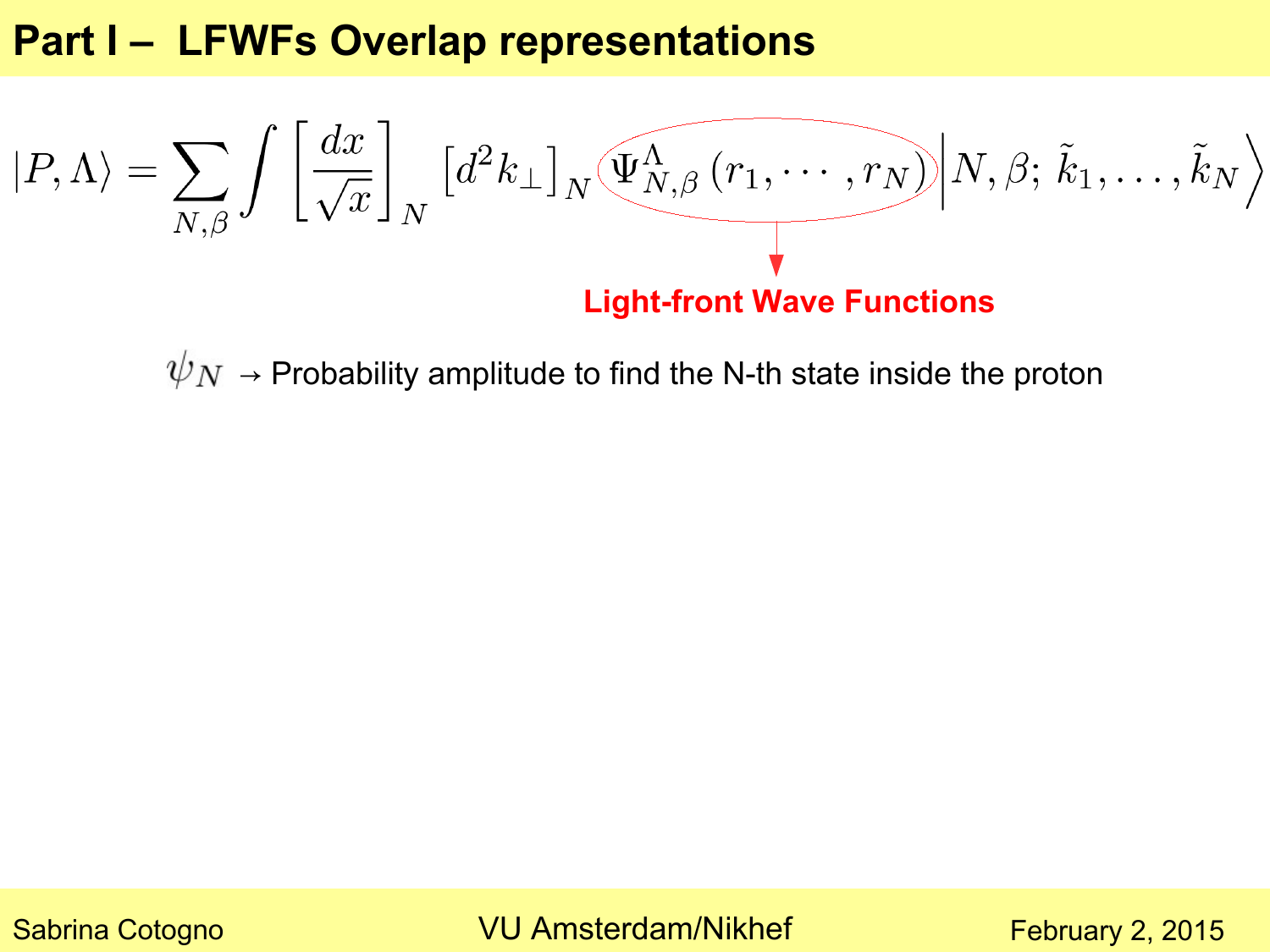#### **Part I – LFWFs Overlap representations**

$$
|P,\Lambda\rangle = \sum_{N,\beta} \int \left[\frac{dx}{\sqrt{x}}\right]_N \left[d^2k_{\perp}\right]_N \underbrace{\Psi^{\Lambda}_{N,\beta}(r_1,\cdots,r_N)}_{} \Big| N,\beta;\,\tilde{k}_1,\ldots,\tilde{k}_N\Big\rangle
$$
  
Light-front Wave Functions

 $\psi_N \rightarrow$  Probability amplitude to find the N-th state inside the proton

Once they are known, the LFWFs allow us to model all the parton distributions. When possible, the probabilistic interpretation is evident, e.g.

$$
\text{PDF} \rightarrow \qquad f_{1q}^{\Lambda}(x) = \frac{1}{2} \sum_{\beta} \int \frac{d^2 \mathbf{k}_{\perp}}{16\pi^3} \left| \psi_{\beta}^{\Lambda}(x, \mathbf{k}_{\perp}) \right|^2
$$

Sabrina Cotogno **VU Amsterdam/Nikhef** 

 $\overline{a}$ February 2, 2015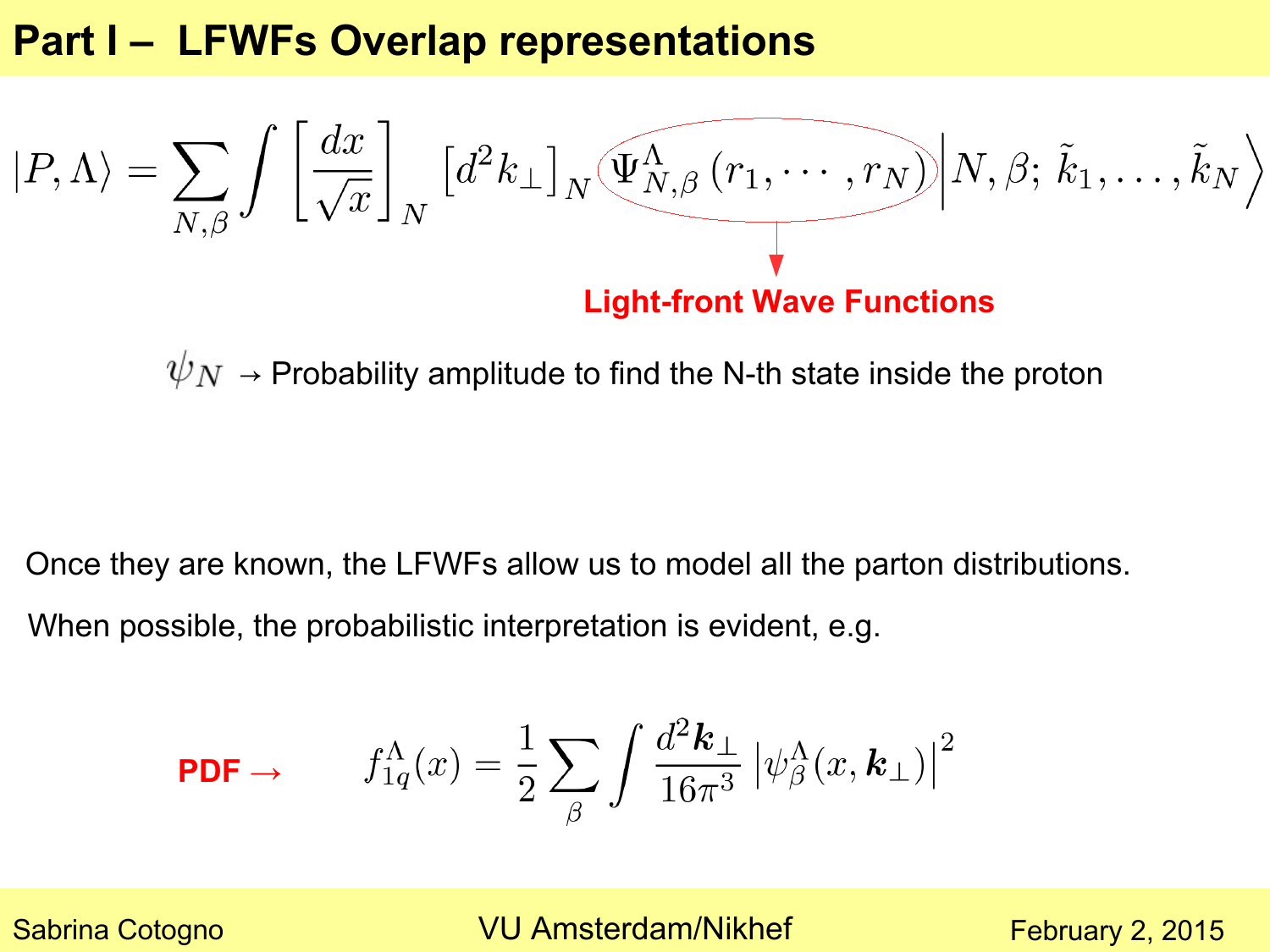## **Part I – AdS/CFT Correspondence**

#### **Problem:**

The LFWFs are highly non perturbative objects  $\rightarrow$  No easy way to access them. **Possible approach**: Duality.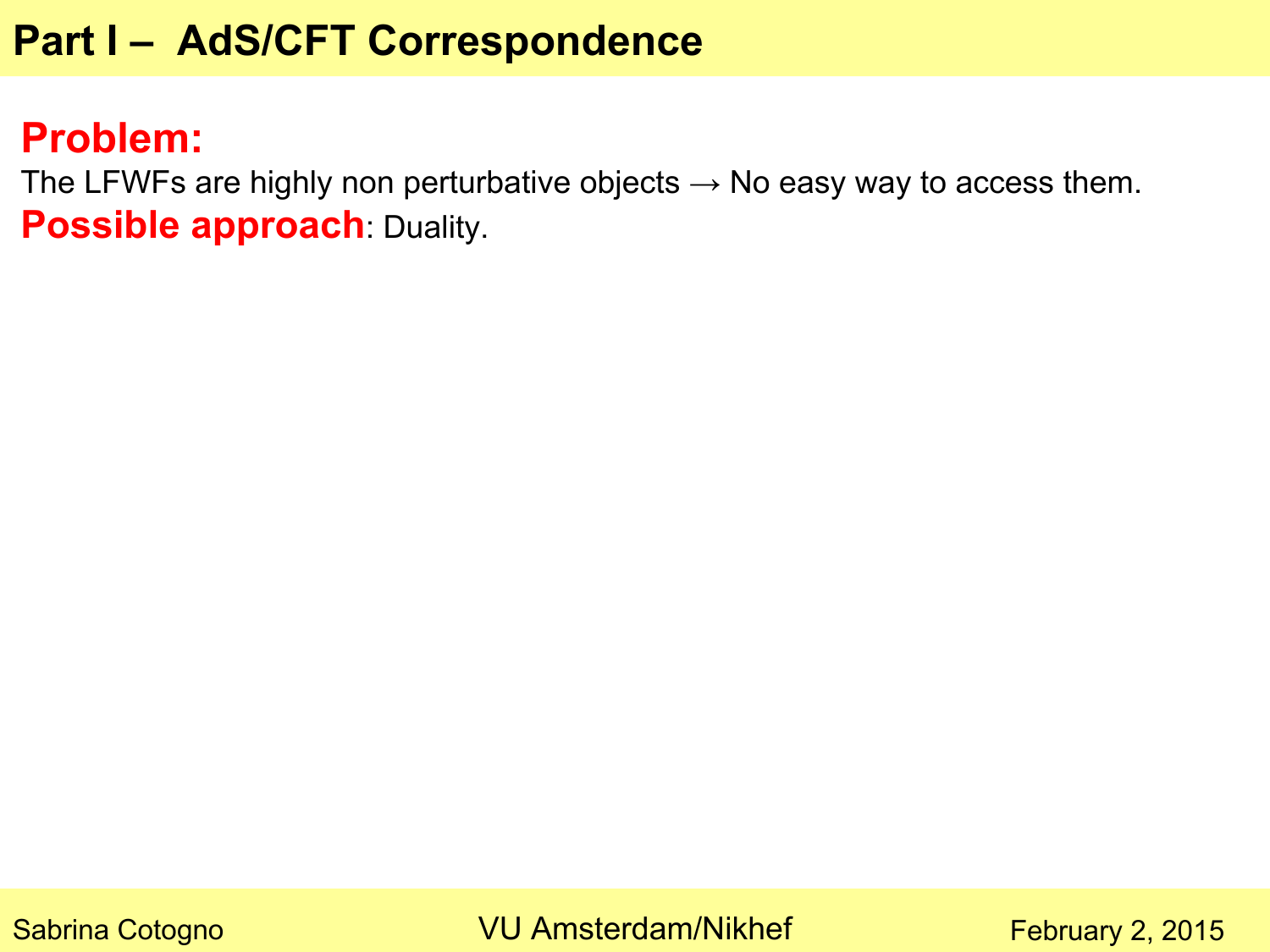### **Part I – AdS/CFT Correspondence**

#### **Problem:**

The LFWFs are highly non perturbative objects  $\rightarrow$  No easy way to access them. **Possible approach**: Duality.



Non gravitational dual field theory  $\rightarrow$  Supersymmetric conformal Theory

Sabrina Cotogno **VU Amsterdam/Nikhef** 

 $\overline{10}$ February 2, 2015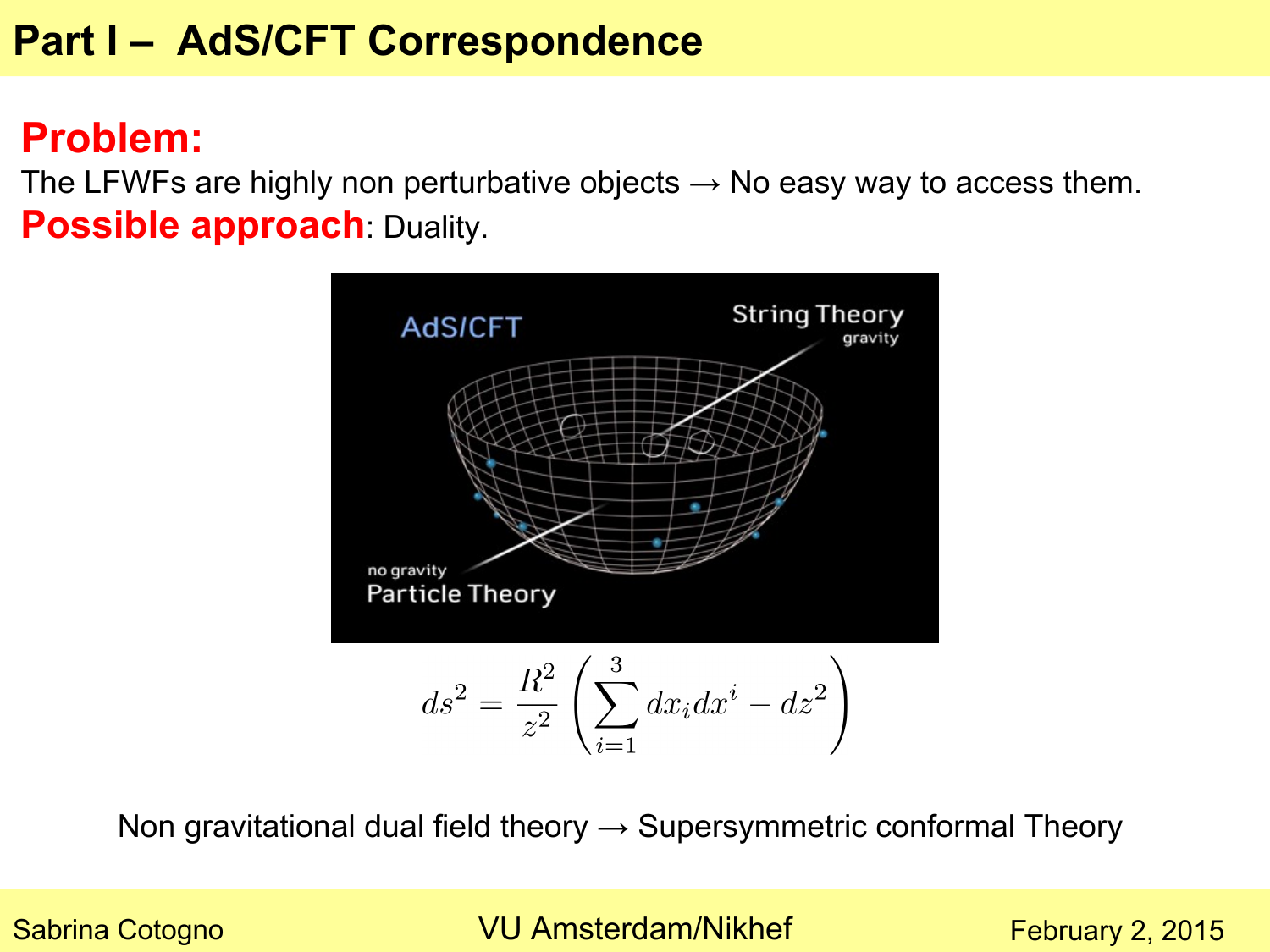#### **Part I – Applicability to QCD**

•Massless quarks and constant coupling:

$$
\mathcal{L}_{QCD} = \bar{\psi}_i \left( i \gamma^\mu D_\mu \right)_{ij} \psi_j - \frac{1}{4} G^a_{\mu\nu} G^{\mu\nu}_a
$$

Inclusion of confinement (bottom-up approach):

•Modifications of AdS metric  $\rightarrow$  Insertion of a dilaton field in order to simulate confinement:

$$
S = \int d^4x dz \sqrt{|g|} e^{\varphi(z)} (g^{MN} \partial_M \Phi(x, z) \partial_N \Phi(x, z) - \mu^2 \Phi^2(x, z))
$$
  

$$
\varphi(z) = \lambda z^2
$$
Soft-wall model  

$$
e^{\varphi(z)} \to 1 \quad z \to 0
$$
AdS<sub>5</sub> metric

Sabrina Cotogno **VU Amsterdam/Nikhef**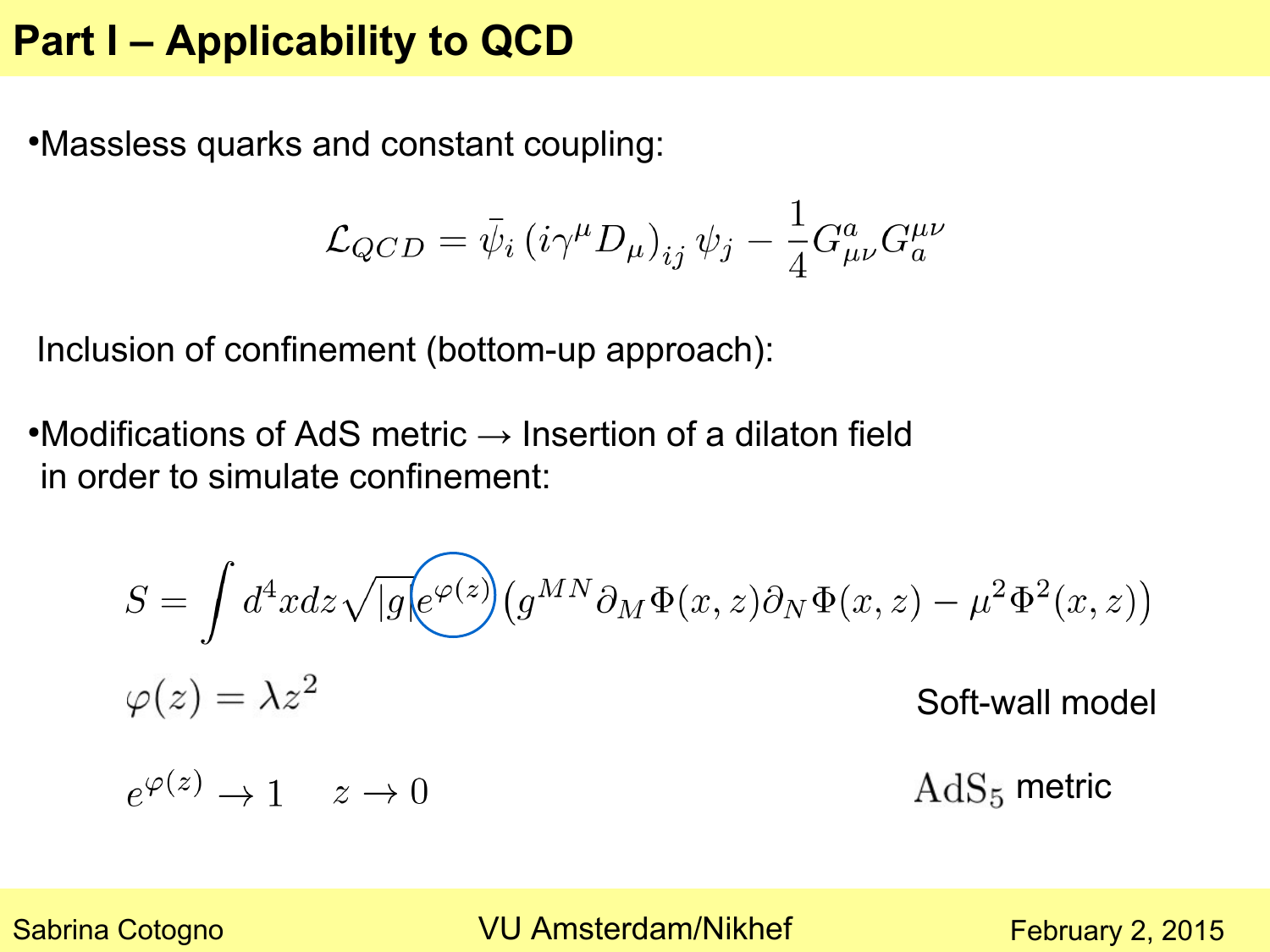#### **Part II – LFWFs derivation from AdS/QCD**

Meson form factor

$$
\int d^4x \int dz \sqrt{g} \, A^M(x, z) \, \Phi_{P'}^*(x, z) \stackrel{\longleftrightarrow}{\partial} M \Phi(x, z)
$$
\n
$$
(2\pi) \, \delta^{(4)} \left( P' - P - q \right) \epsilon_\mu \left( P' + P \right)^\mu F \left( q^2 \right)
$$

Sabrina Cotogno **VU Amsterdam/Nikhef**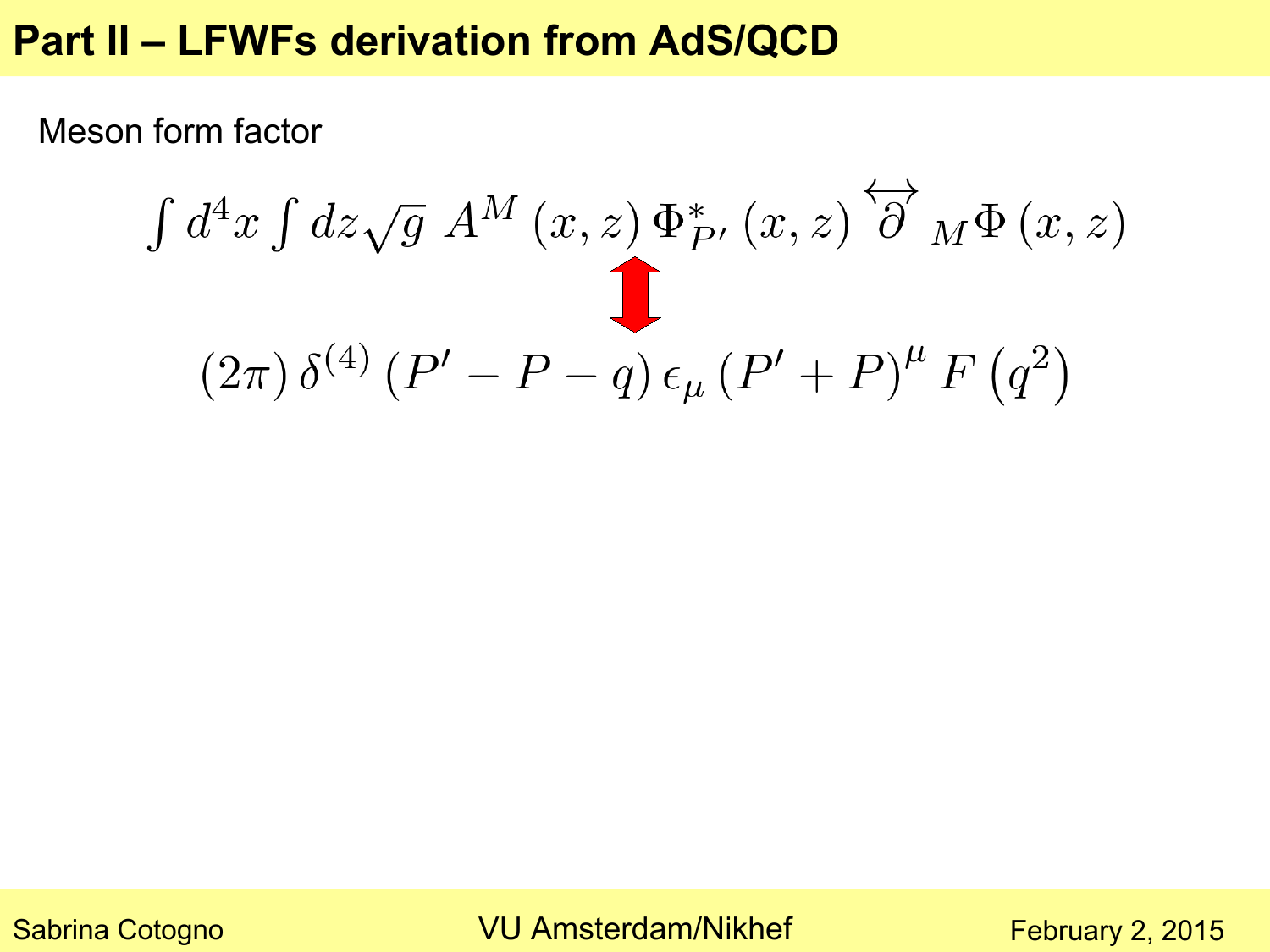#### **Part II – LFWFs derivation from AdS/QCD**

Meson form factor

$$
\int d^4x \int dz \sqrt{g} \, A^M(x, z) \, \Phi_{P'}^*(x, z) \stackrel{\longleftrightarrow}{\partial} M \Phi(x, z)
$$
\n
$$
(2\pi) \, \delta^{(4)} \left( P' - P - q \right) \epsilon_\mu \left( P' + P \right)^\mu F \left( q^2 \right)
$$



Sabrina Cotogno **VU Amsterdam/Nikhef**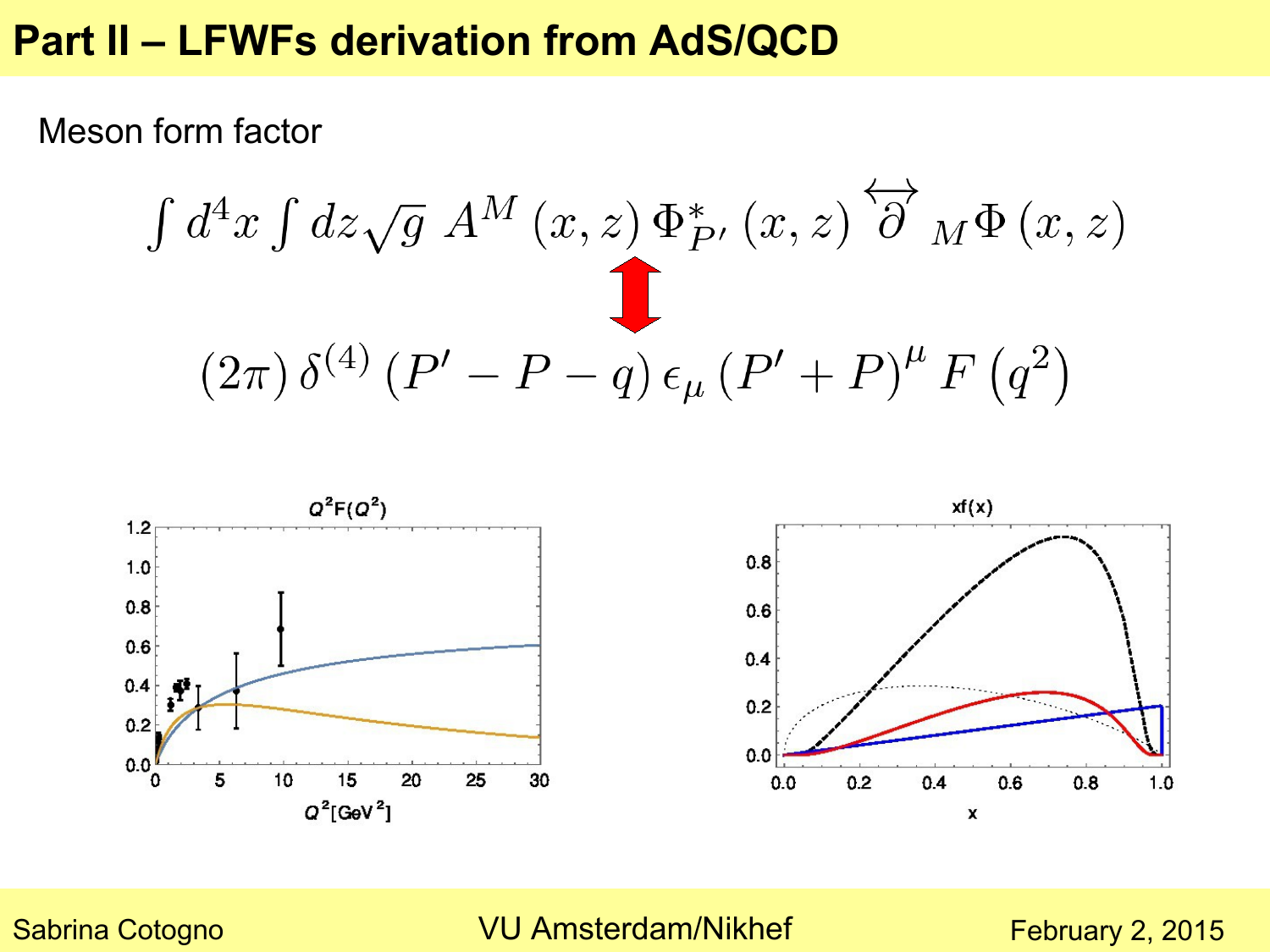#### **Part III – Nucleon wave function**

#### Quark-diquark model for the nucleon

Phenomenological parameters

$$
\varphi^{(i)}(x,\, \mathbf{k}_{\perp}) = \boxed{N_q^{(i)}} 4\pi \frac{\sqrt{\log\left(\frac{1}{x}\right)}}{\kappa \left(1-x\right)} x^{a_q(i)} (1-x)^{b_q(i)} \exp\left\{-\frac{\mathbf{k}_{\perp}^2}{2\kappa^2} \frac{\log\left(1x\right)}{\left(1-x\right)^2}\right\}.
$$

Procedure:

- Fitting the experimental data of flavor separated form factors,
- Fitting the PDFs parametrizations,
- Using the fitted parameters to obtain predictions for TMDs.



Sabrina Cotogno **VU Amsterdam/Nikhef**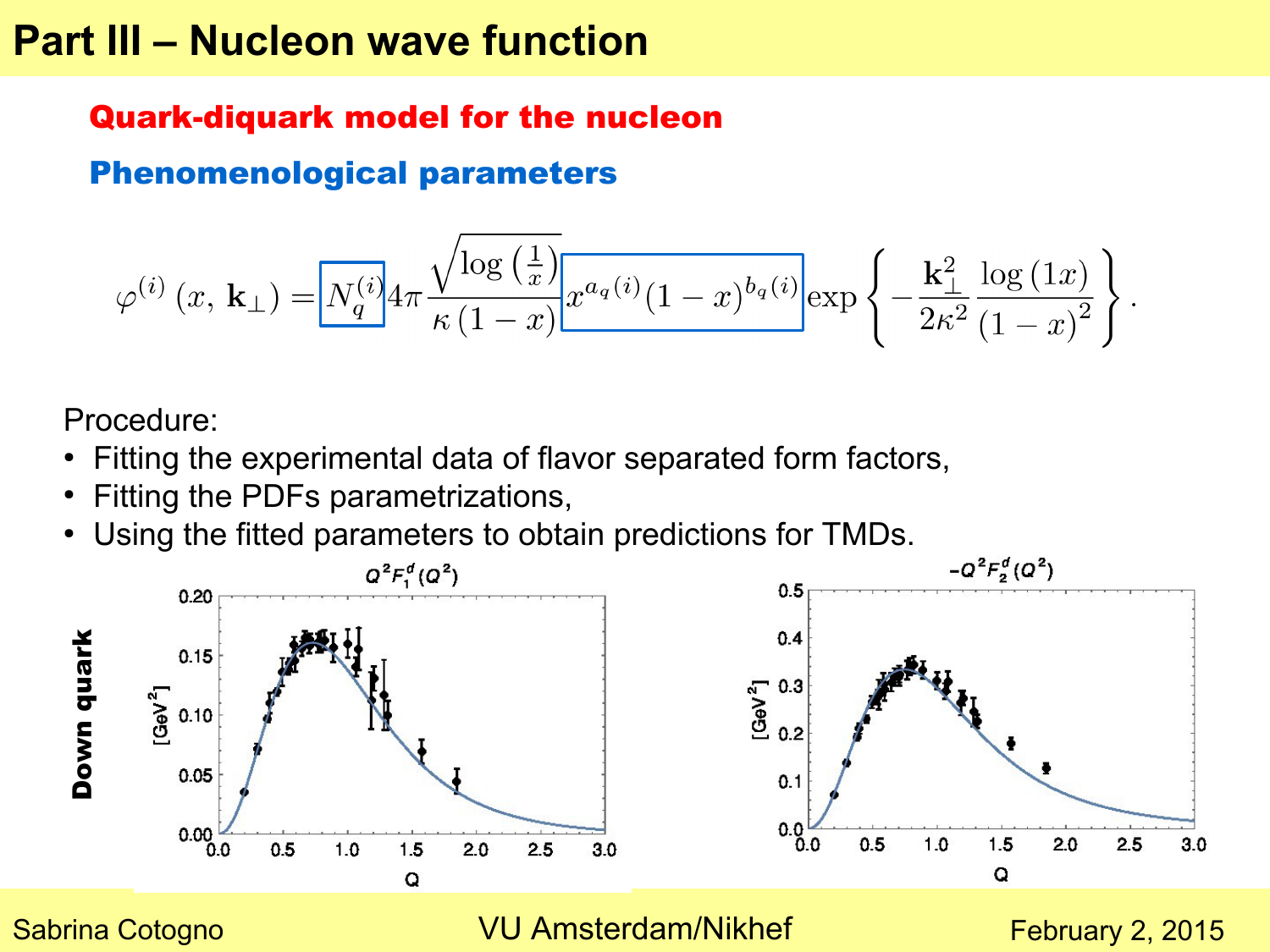### **Summary, Conclusions and outlooks**

● Importance of the LFWFs to model parton distributions.

- •Need for a model which provides the hadronic LFWF.
- •LFWFs inspired by AdS/QCD correspondence.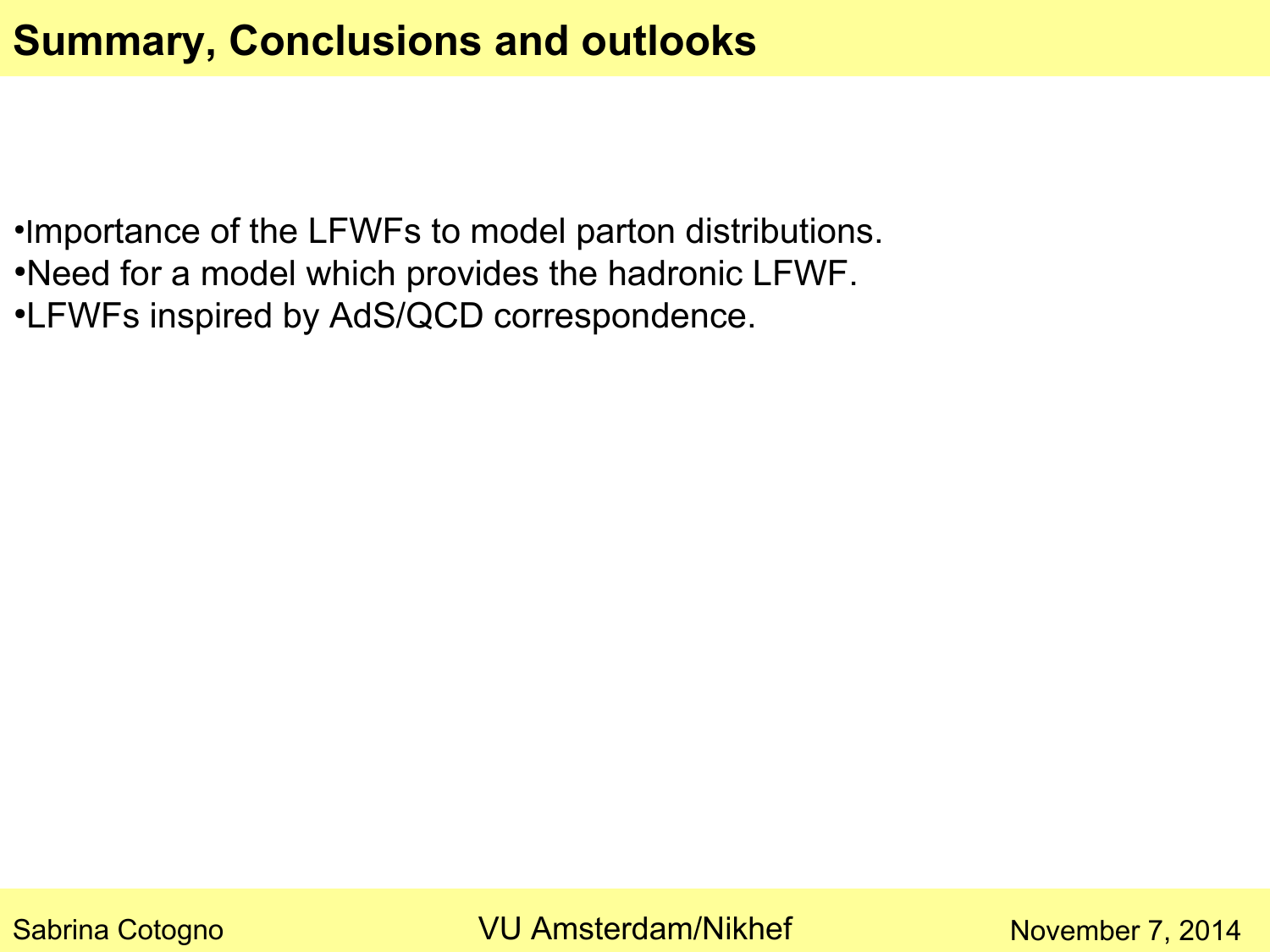### **Summary, Conclusions and outlooks**

- •Importance of the LFWFs to model parton distributions.
- •Need for a model which provides the hadronic LFWF.
- •LFWFs inspired by AdS/QCD correspondence.

- Pure AdS/QCD correspondence provides LFWFs which have a rigid form. •No reasonable description of the pion.
- •Phenomenological changes are needed in order to describe the nucleon.